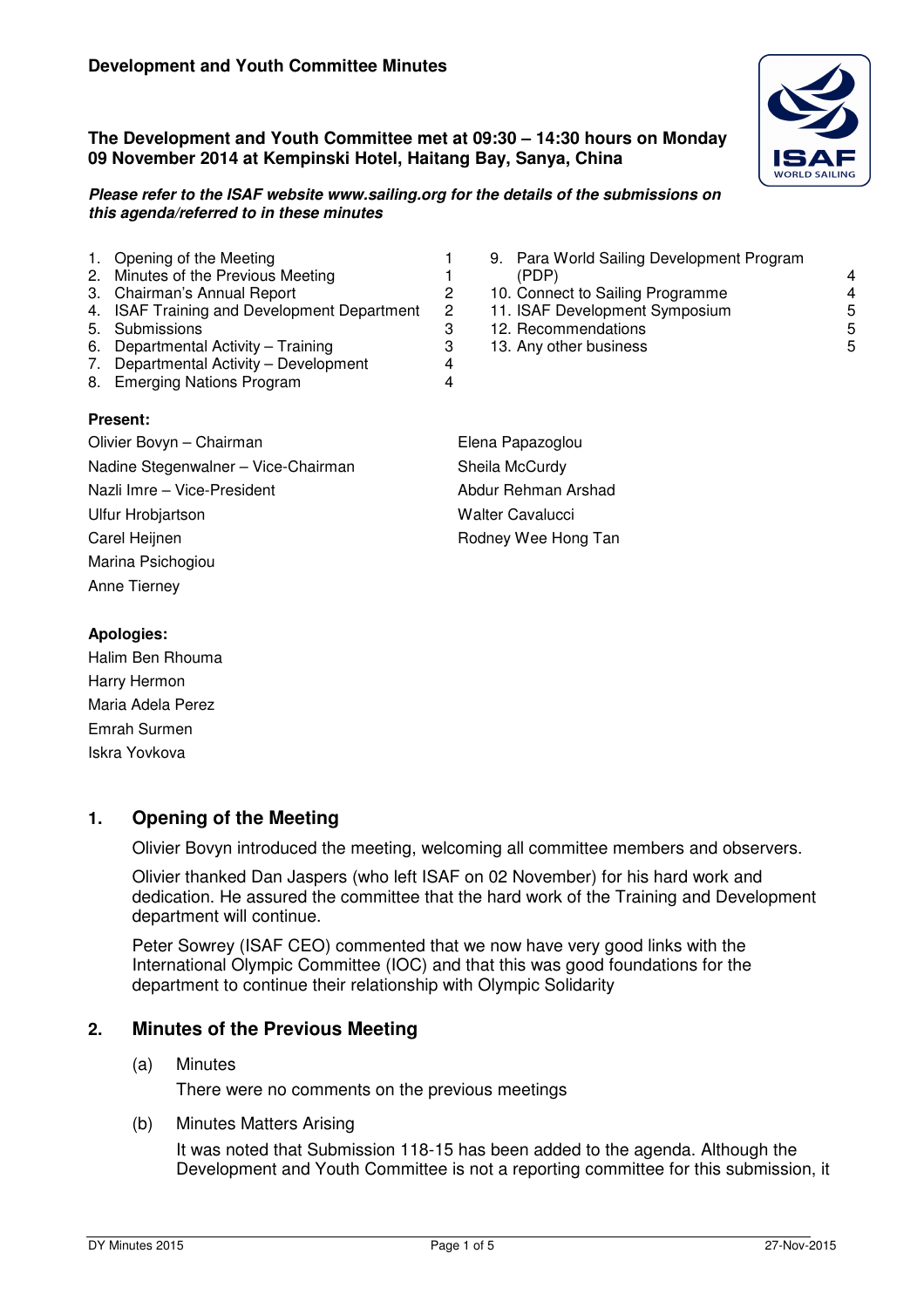was requested that this be added by the Chairman and Vice Chairman as they thought it appropriate

#### **3. Chairman's Annual Report**

The Committee received a verbal and written report from the Chairman regarding Committee progress from 1 January 2015 to date.

#### **4. ISAF Training and Development Department**

(a) ISAF Training and Development Department.

Helen Fry updated the Committee on the structure of the ISAF Training and Development department. Helen, as Head of Operations will oversee the department. Richard Percy (ISAF Nominated Expert) and Robert Holden (ISAF Nominated Expert and Regional Development Coordinator) will act as Training and Development Advisors. Cathy Armstrong and Debbie Harris will remain as administrators

(b) Nominated Experts

It was noted that there were no new applications for Nominated Experts.

It was agreed that by "regionalising" the work of the Training and Development department, more results would be apparent. Regional Development Coordinators (RDCs) are able to network with MNAs more easily, they can speak the local language(s) and logistically it is cheaper and more convenient for them to work directly with MNAs.

By working on criteria for a support network of Nominated Experts, Regional Development Coordinators, Mentors and Inspectors it would make it easier for ideal candidates to help with the work of the department.

# **Decision**

**It was agreed that ISAF needs to review the criteria for "Nominated Experts" and "Regional Development Coordinator". In addition "Mentor" and "Inspector" all need clear criteria. A working party was created to ensure the criteria were in place before the next Committee meeting in November 2016. The working party will consist of:** 

**Olivier Bovyn (FRA)** 

**Nadine Stegenwalner (GER)** 

**Carel Heijnen (NED)** 

**Elena Papazoglou (CYP)** 

**Abdur Rehamn Arshad (PAK)** 

#### **The working party will be supported by Robert Holden and Richard Percy in their capacity as Training and Development Advisors.**

Nazli Imre reminded the committee that 3 Kite-specific Experts will be removed from the list of Nominated Experts as it was agreed in the Committee Meeting in November 2014 that these experts would be appointed for 1 year only.

There was no objection from Council for the Executive Committee to exercise its right to remove the temporary one year appointment of the Kiteboard Specific Nominated Experts. This recommendation was accepted by Council.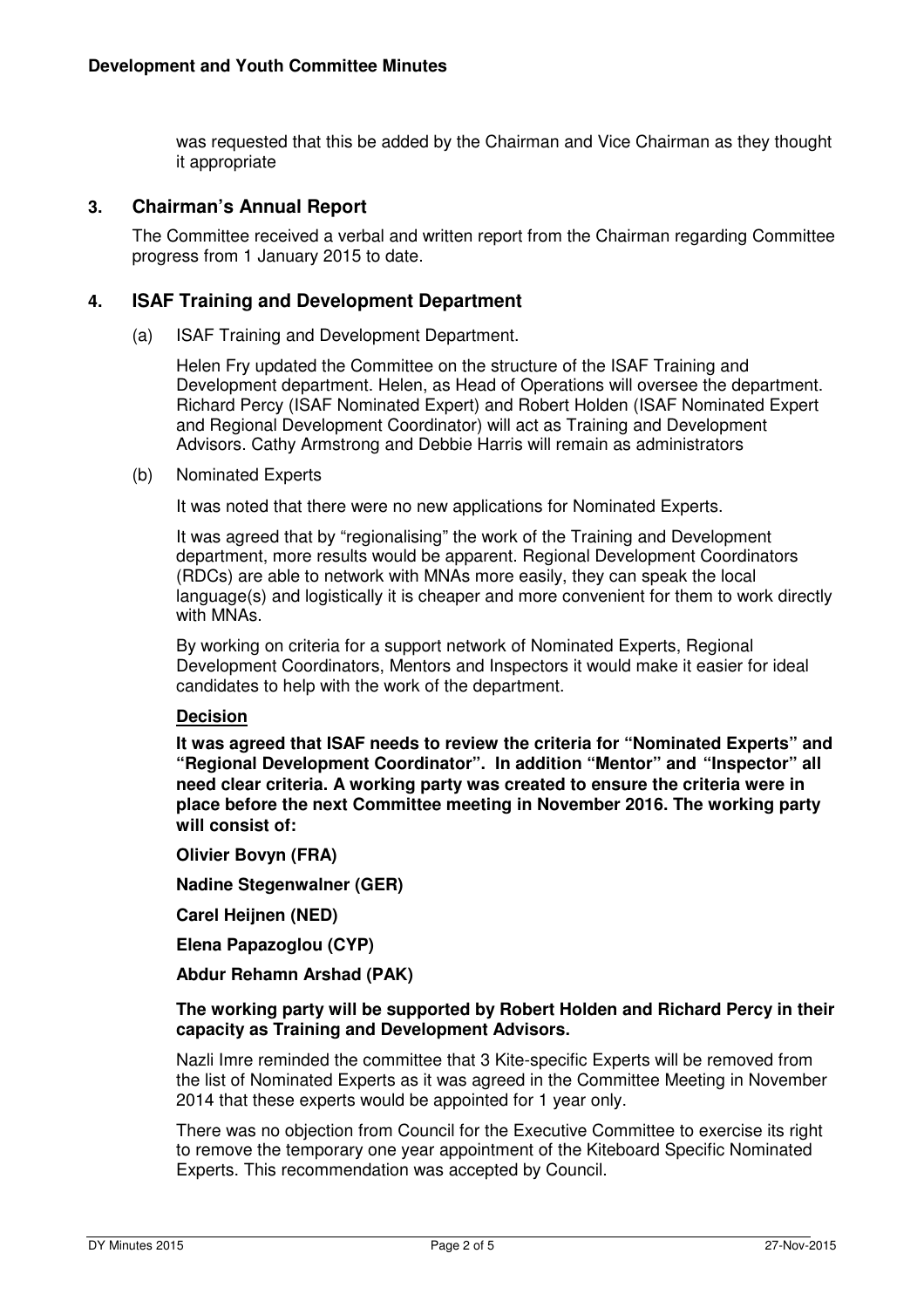(c) Youth

The Committee felt that more focus was given to development rather than youth.

# **Decision The following working party would be set up to look specifically at Youth Nadine Stegenwalner (GER) Sheila McCurdy (USA) Ulfur Hrobjarttson (ISL) Elena Papazoglou (CYP) Walter Cavalucci (ITA)**

# **5. Submissions**

Please refer to the 2015 Submissions Booklet for details of all submissions which can also be found online at *www.sailing.org/meetings*

The Committee made the following recommendations

Deferred Submission

018-14 Continental Association Championships and Continental Training Centres (CTCs) – ISAF to Provide Annual Budget.

#### *Recommendations to Council: Reject*

In favour of 021-15.

**Submissions** 

(a) 019-15 ISAF Committees - Changes to Committee Structure for 2017 - 2020

*Recommendations to Council: Approve:* 

For Reasons given with "Youth Racing" amended to "Youth Events" in the Diagram, option 4 of proposal 2 is recommended.

(b) 021-15 – ISAF Committees- Development and Regions Committee & Sub-committee

*Recommendations to Council: Approve:* 

(c) 034-15 – Continental Associations – OSAF Executive Board 11<sup>th</sup> July 2015 – CA Working Party Forum

*Recommendations to Council: Reject:* 

The Development and Youth Committee supports the Executive strategy for Continental Associations moving forward

(d) 118-15 – Youth World Championship – Age Criteria – Regulation 25.2.5

*Opinion to Council: No Recommendation:* 

The Committee agreed it would be interesting to present a uniform pathway in the Olympic Classes using the 23 age limit.

# **6. Departmental Activity – Training**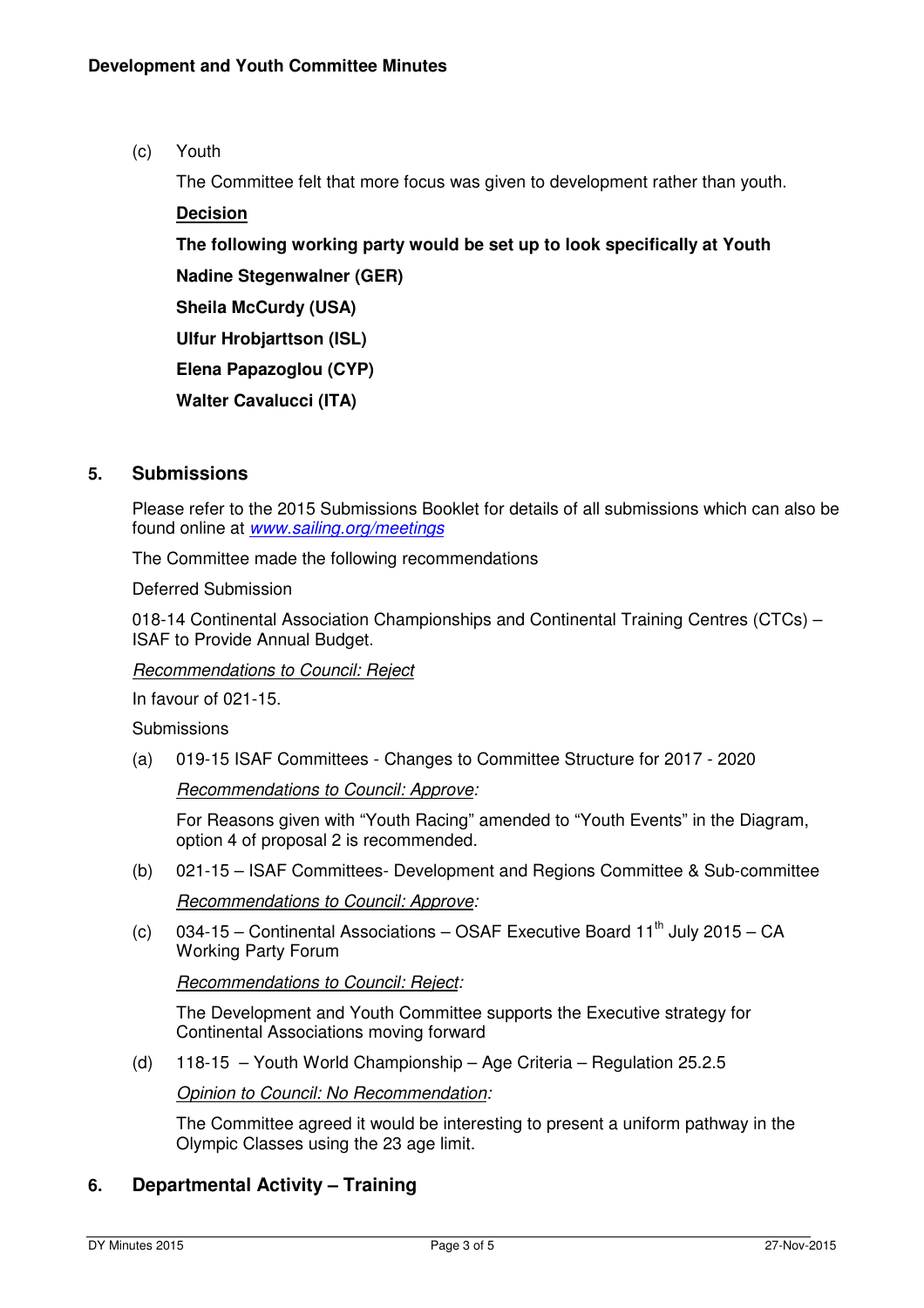- (a) Cathy Armstrong (ISAF Training and Development Administrator) gave a verbal report on Technical Courses for Coaches that have been delivered in 2015, as well as funding which has been secured from IOC Olympic Solidarity for courses that will be delivered in 2016.
- (b) Rob Holden (ISAF Nominated Expert) gave a verbal report on the key outcomes of the 2015 ISAF Training Scholarship. A short video from the 2015 was shown to the Committee.

# **7. Departmental Activity – Development**

- (a) Olivier Bovyn gave a report on regional development initiatives carried out in 2015. He directed the Committee to Supporting Paper 7(a).
- (b) Olivier Bovyn gave a report on the work of the ASOIF Sport Development and Education Group (ASDEG). He directed the Committee to Supporting Paper 7(b).

# **8. Emerging Nations Program**

(a) The Development and Youth committee and it's observers viewed a video which outlined the delivery and outcome of the 2015 ISAF Youth World Emerging Nations Program (YW ENP )

It was agreed that this program had a successful inaugural year and it was a positive step in developing the sport of sailing and narrowing the performance gap. Carel Heijnen noted his thanks to Dan Jaspers and Antonio de la Madrid for his dedication and efficiency in getting the program up and running. This was echoed by the Committee.

(b) Olivier Bovyn gave a verbal report on plans for the Aarhus 2018 World Championships Emerging Nations Program (A18 ENP)

The Hosts in Aarhus will submit a draft plan and budget for the Aaurhus 2018 ISAF Emerging National Programme ("A18 ENP") by April 1, 2016. After this time, the hosts and ISAF will agree to the level of potential additional funding to A18 ENP.

The final plans and budgets for the A18 ENP shall be made by October 1, 2016 for approval by ISAF.

# **9. Para World Sailing Development Program (PDP)**

The committee were directed to a Supporting Paper which gave a comprehensive report of the PDP Clinic that was held in Weymouth in 17 – 21 August 2015.

A video from the clinic was shown to the committee.

The next PDP Clinic is due to take place in Melbourne, Australia from 20 – 22 November 2015.

# **10. Connect to Sailing Programme**

Ulfur Hrobjarttson gave a verbal report on the progress from the Connect to Sailing Working Party.

The working party set up last year consisting of Harry Hermon (IRL), Sheila McCurdy (USA), Elena Papazoglou (CYP), Emrah Surmen (TUR), Anne Tierney (COK) and Ulfur Hrobjarttson (ISL) completed some research for sailing specific "sports for all" programme which ISAF can help to deliver through its MNAs. They had three main areas: